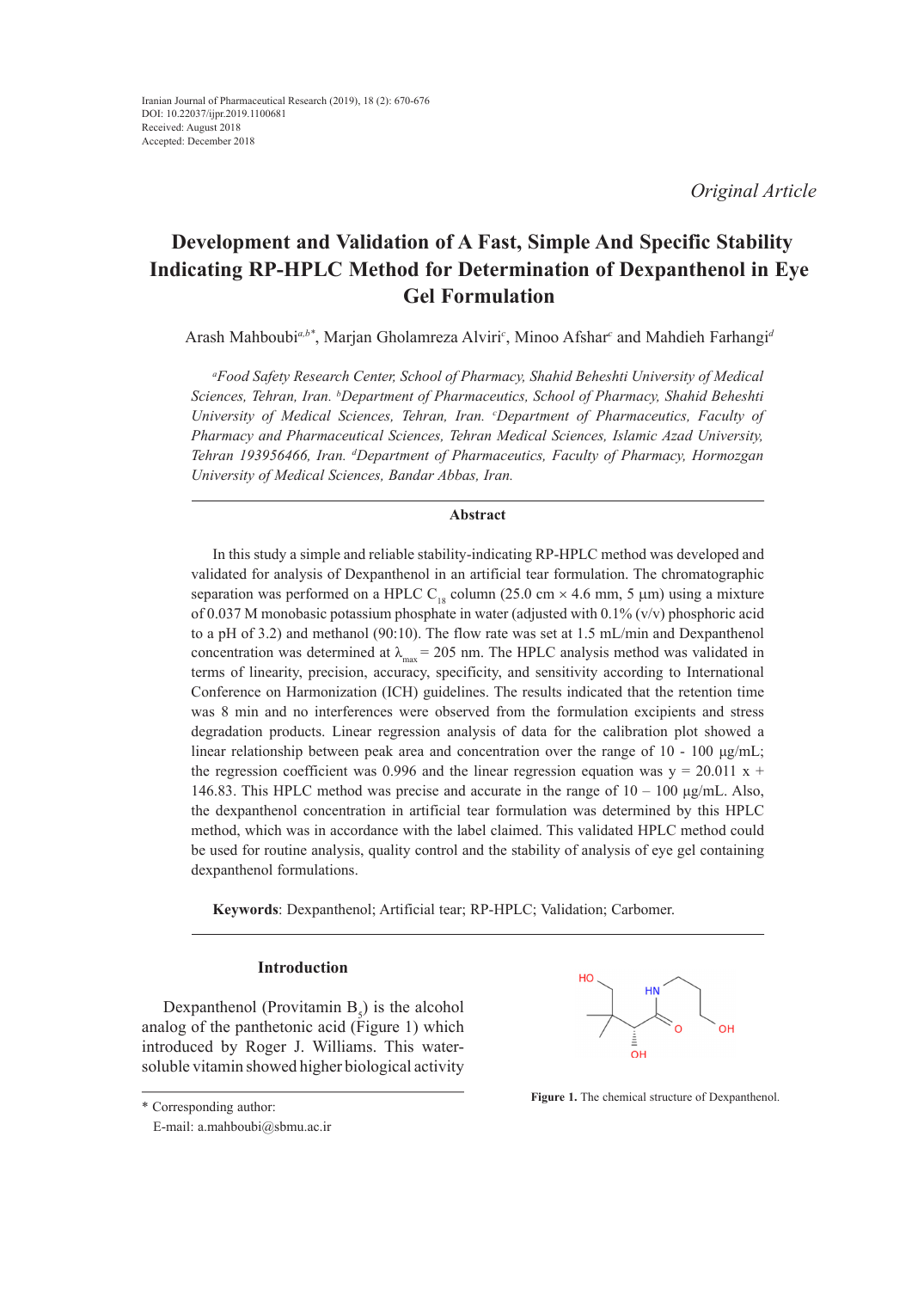and better stability in comparison with the acidic form. There is no report about toxic effect followed by oral or parenteral administration of pantothenic acid or any of its salts. Dexpanthenol is used in various multivitamins, skin and hair care preparations and cosmetic formulations due to its regenerating and anti-inflammatory properties (1-3). Dexpanthenol is yellow, viscous, hygroscopic liquid which is stable in neutral solutions but decomposes rapidly in acid or alkaline solution.

The dexpanthenol chemical structure has few UV chromophore groups and so its absorbance at high wavelength is low (1). By considering dexpanthenol chemical structure, different analytical methods such as colorimetric and fluorimetric methods, differential pulse voltammetry and HPLC / electrospray ionizationmass spectrometry have been developed (2-5). The USP analytical method for assaying dexpanthenol in bulk and formulations, is the non-aqueous titrimetric method (6).

Nowadays, chromatographic methods, including RP-HPLC are widely accepted and routinely used in pharmaceutical industry (7, 8).

There are some studies which have reported RP-HPLC methods with UV detection for detection and quantification of dexpanthenol in pharmaceutical preparations. These analytical methods suffer from defects such as timeconsuming analysis, or application of HPLC columns such as  $C_4(1, 9, 10)$ .

The aim of the present study was developing a simple, fast, economical and ecofriendly RP-HPLC analysis method for dexpanthenol in artificial tear gel formulation. The stability of this analytical method for assaying dexpanthenol was also evaluated and it was indicated that the method could be used in a wide range of concentrations.

# **Experimental**

Dexpanthenol USP Reference Standard were obtained from Sigma (St. Louis, MO). The placebo and dexpanthenol containing artificial tear gel (30 mg/mL) formulations were obtained from Nosha Pharmed (Tehran, Iran). The HPLCgrade methanol, phosphoric acid, and monobasic potassium phosphate salt were purchased from Merck (Darmstadt, Germany).

# *Preparation of placebo artificial tear formulation*

The placebo formulation was prepared by dissolving similar component of the formulation including carbomer 934, EDTA, and benzalkonium chloride in deionized water. Triethanolamine (TEA) was added to the solution for gel preparation. The formulation pH was adjusted to  $7.7 - 7.9$ .

#### *HPLC instrumentation*

In this study, the HPLC system (Knauer, Germany) consisted of a Wellchrom K-1001 pump and a Wellchrom K-2600 UV detector was used. The HPLC column was a MZ analytical  $C_{18}$  (25.0 cm  $\times$  4.6 mm, 5 µm, Germany). The sample injector was KNAUER manual injector. Integration package EZ Chrom Elite (version 3.1.7) software was used for data analysis.

# *Chromatographic conditions and mobile phase preparation*

The test was performed, under ambient and isocratic conditions. The HPLC system was equipped with  $C_{18}$  column (25.0 cm  $\times$  4.6 mm, 5 µm). The mobile phase was a mixture of 0.037 M monobasic potassium phosphate in water (adjusted with 0.1% (v/v) phosphoric acid to a pH of 3.2) and methanol (90:10); filtrated by a 0.45 µm membrane filter and degassed before use. The flow rate was set at 1.5 mL/min. The sample was monitored at  $\lambda_{\text{max}} = 205$  nm. The injection volume was 50 µL.

#### *Method validation*

Validation of the proposed method was carried out according to the ICH guidelines. It includes specificity, precision, linearity, accuracy, as well as determining limit of detection (LOD) and limit of quantification (LOQ) (11).

### *Specificity*

The specificity of the proposed method was assessed by checking any possible interference effect of the formulation component. Moreover, the possible interferences of the by-products of the forced of dexpanthenol degradation were investigated.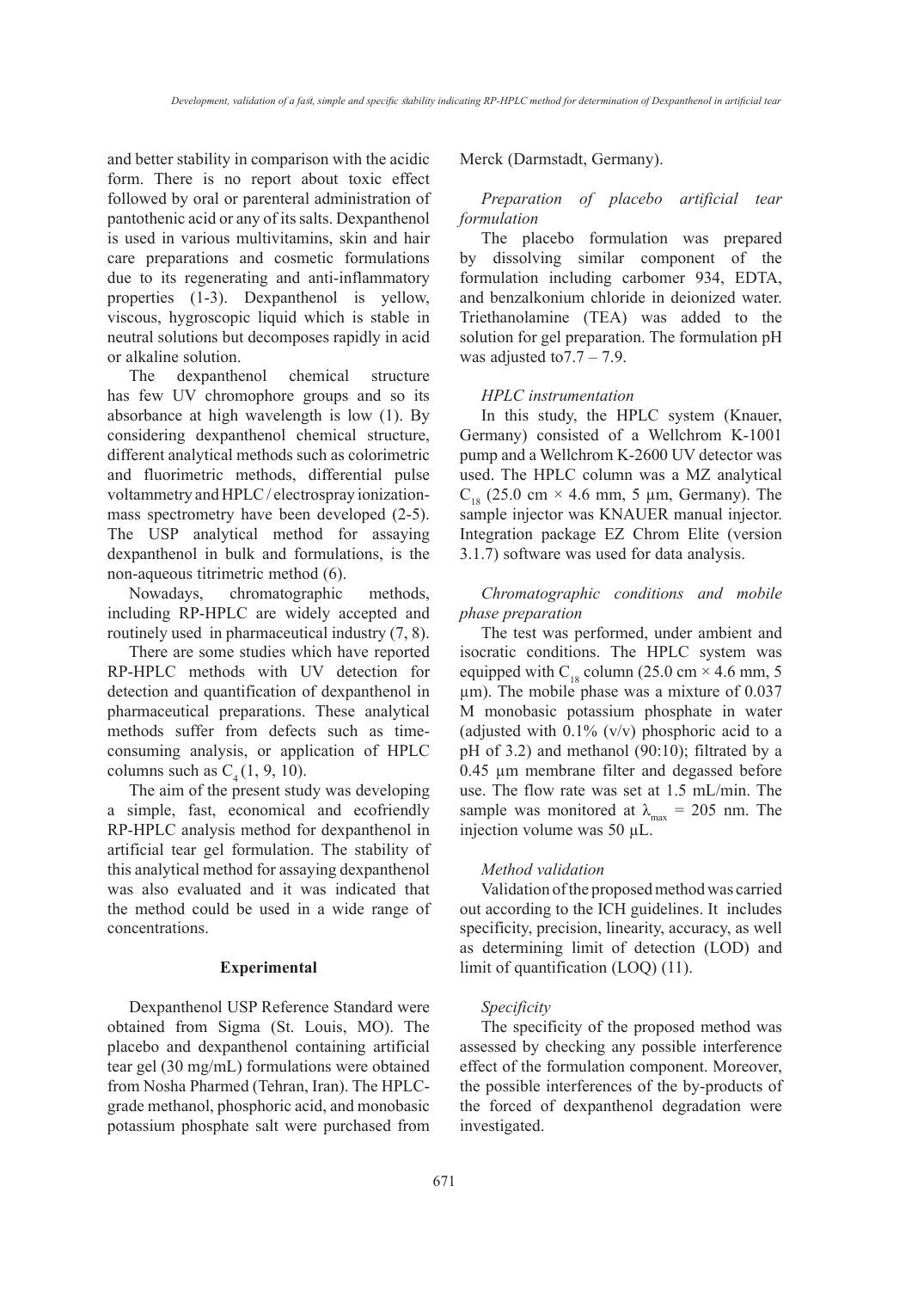The specificity of the method was carried out by dissolving 5 mg of dexpanthenol and 5 mg of carbomer in 100 mL of deionized water, and the sample was analyzed for the dexpanthenol recovery.

According to the ICH guideline, dexpanthenol at the concentration of 1 mg/mLwas spiked to the placebo. This solution was evaluated for stability in Acid hydrolysis, Alkaline hydrolysis, Oxidative degradation, Thermal degradation, and Photostability.

Each stressed test solution was diluted with mobile phase and injected to the HPLC system (12). The stress conditions are described as follows.

#### *A: Acid hydrolysis*

The acid hydrolysis was carried out by adding 1 mL of 0.1 M HCl to 1 mL of test solution. The mixture was stirred (Labinco, The Netherlands) (600 rpm) at the room temperature and the samples were taken at 1, 2, and 6 h time intervals; the samples were collected and after neutralizing with 0.1 M NaOH solution, they were analyzed (7).

# *B: Alkaline hydrolysis*

Briefly, 1 mL of the test solution was mixed with 1 mL of 0.1 M NaOH and stirred (Labinco, The Netherlands) (600 rpm) at room temperature. At predetermined time intervals (1, 2 and 6 h), the samples were collected and neutralized by adding 0.1 M HCl solution and they were analyzed (7).

# *C: Oxidative degradation*

The test was carried out by adding 1 mL of  $3\%$ V/V  $H_2O_2$  to the test solution and stirring of the mixture at the room temperature in a dark place for 1 h and analyzed (13, 14).

# *D: Thermal degradation*

The test solution was heated up to 40  $\degree$ C for 6 h; the samples were collected at 1, 2, and 6 time intervals, cooled, and then analyzed.

# *E: Photostability*

The test solution was exposed to UV light (254 nm) in a UV light chamber for 1 h and then analyzed (14-16).

#### *Linearity*

In this test, the dexpanthenol quantitative determination range was 10 - 100 µg/mL. The stoke solution was prepared by spiking dexpanthenol to the placebo formulation. The working standard solutions were prepared by serial dilutions of the stock solution (100  $\mu$ g/ mL dexpanthenol) in the mobile phase. The calibration curve was constructed by plotting the peak area of dexpanthenol versus concentration of dexpanthenol. Every concentration levels were analyzed three times.

#### *Accuracy*

The accuracy of an analytical procedure expresses as the closeness of agreement between the experimental concentration and theoretical concentration. The accuracy of the HPLC method was established by injecting three concentrations of calibration curve (30, 70 and  $\frac{90 \text{ }\mu\text{g/mL}}{mL}$ . The solutions were injected three times into HPLC and the mean peak area was obtained. The recovery was calculated using the following equation:

$$
Recovery (%) = \frac{Experimental\ concentration}{Theoretical\ concentration} \times 100\ (13)
$$

Equ. 1

# *Precision*

The intra-day (repeatability) and inter-day (reproducibility) precision was evaluated by assaying three replicates of standard solutions at three different concentrations in the range of calibration curve (20, 60 and 80  $\mu$ g/ml) in the same day and in 3 different days, respectively. The coefficient of variation  $(CV%)$  of peak areas was calculated.

### *Sensitivity*

The LOQ was established during the evaluation of the linear range of calibration curve and at a signal to noise ratio (S/N) of 10. The LOD was established at a signal to noise ratio (S/N) of 3.3.

# Dexpanthenol assay in eye gel formulation

For assaying dexpanthenol in the product, 1 mL of dexpanthenol containing formulation (30 mg/mL) was transferred to a 200 mL volumetric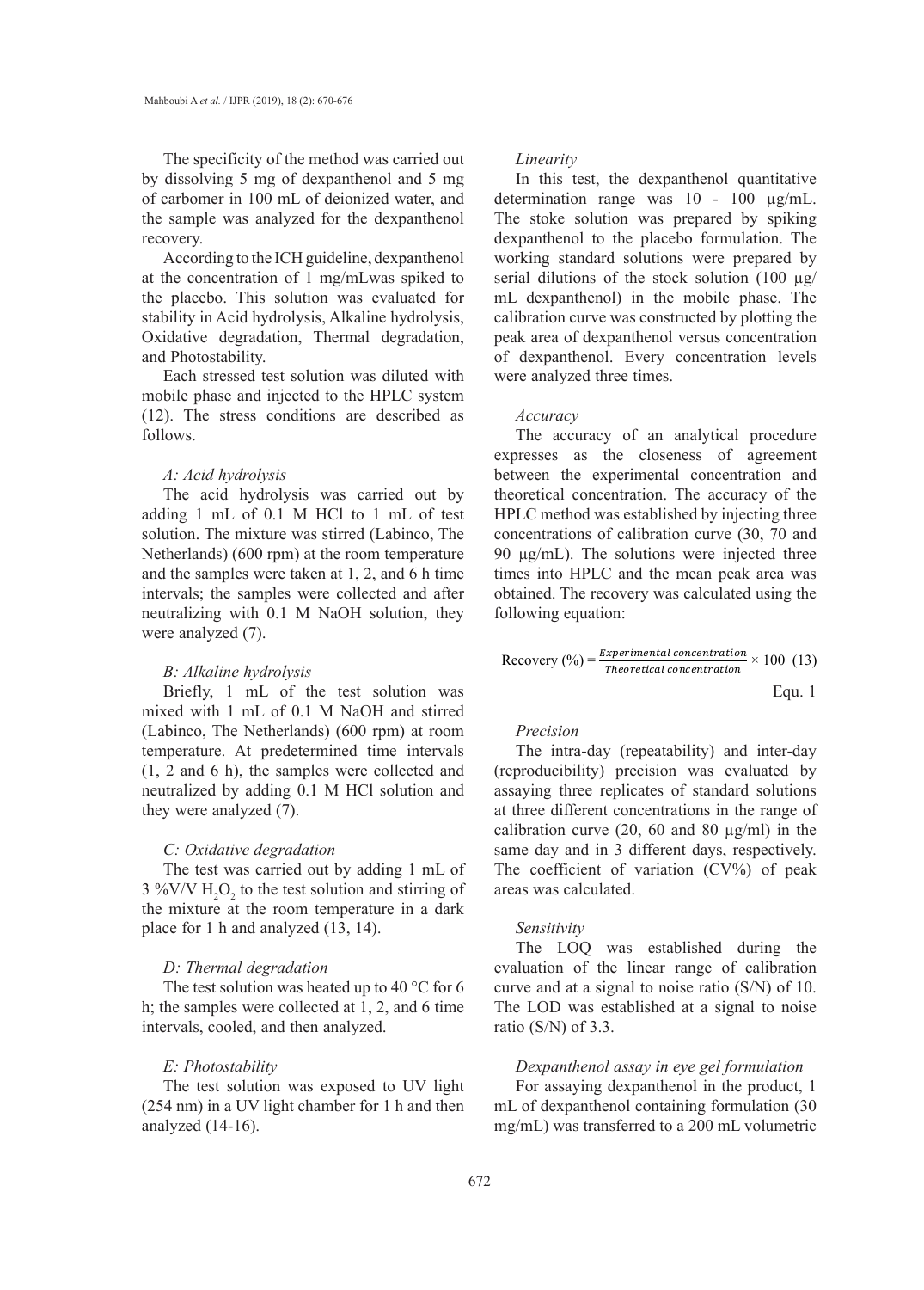

**Figure 2.** The dexpanthenol chromatogram.

flask and diluted with deionized water. Then 1 mL of this solution was diluted with mobile phase in 1: 3 ratio and analyzed after filtering through a 0.45 µm membrane filter. The procedure was repeated 5 times and drug content was quantified using the standard calibration curve.

# **Results and Discussion excipients under normal and stress conditions. The results of the results of the results of the results of the results of the results of the results of the results of the results of the results of t**

### *Method development*

Assaying active pharmaceutical ingredients The specificity of the develo in bulk and dosage forms is essential for determined by injecting amixture ensuring the quality of the pharmaceutical and formulation excipients un products. The procedure should be done by appropriate methods which must be simple, fast,

and reliable, as well as cost-effective (7). In the present study, a RP-HPLC method for assaying dexpanthenol in artificial tear formulation was developed. As is presented in Figure 2, the dexpanthenol chromatogram showed a sharp dard calibration curve.  $\qquad \qquad$  peak at 8 min which could be considered as a proper retention time.

# *Method validation Specificity*

The specificity of the developed method was determined by injecting a mixture of dexpanthenol and formulation excipients under normal and stress conditions. Table 1 shows the results of the forced degradation of dexpanthenol. The

|  | <b>Table 1.</b> Results of the forced degradation of dexpanthenol $(n = 3)$ . |  |  |  |
|--|-------------------------------------------------------------------------------|--|--|--|
|--|-------------------------------------------------------------------------------|--|--|--|

| <b>Stress conditions</b>                   | Degradation $(\%)$ | CV(%)          |
|--------------------------------------------|--------------------|----------------|
| 0.1 M HCl, 1 h                             | No degradation     | ۰              |
| 0.1 M HCl, 2 h                             | No degradation     | ٠              |
| 0.1 M HCl, 6 h                             | 0.62               | 4.11           |
| 0.1 M NaOH, 1 h                            | 20.8               | 3.75           |
| 0.1 M NaOH, 2 h                            | 35.5               | 7.21           |
| 0.1 M NaOH, 6 h                            | 75.8               | 2.64           |
| 3 %V/V H <sub>2</sub> O <sub>2</sub> , 1 h | No degradation     | $\overline{a}$ |
| UV light, 1 h                              | 0.54               | 6.97           |
| 40 $\degree$ C, 1 h                        | No degradation     | ۰              |
| 40 $\degree$ C, 2 h                        | No degradation     | ۰              |
| 40 °C, 6 h                                 | 0.97               | 2.81           |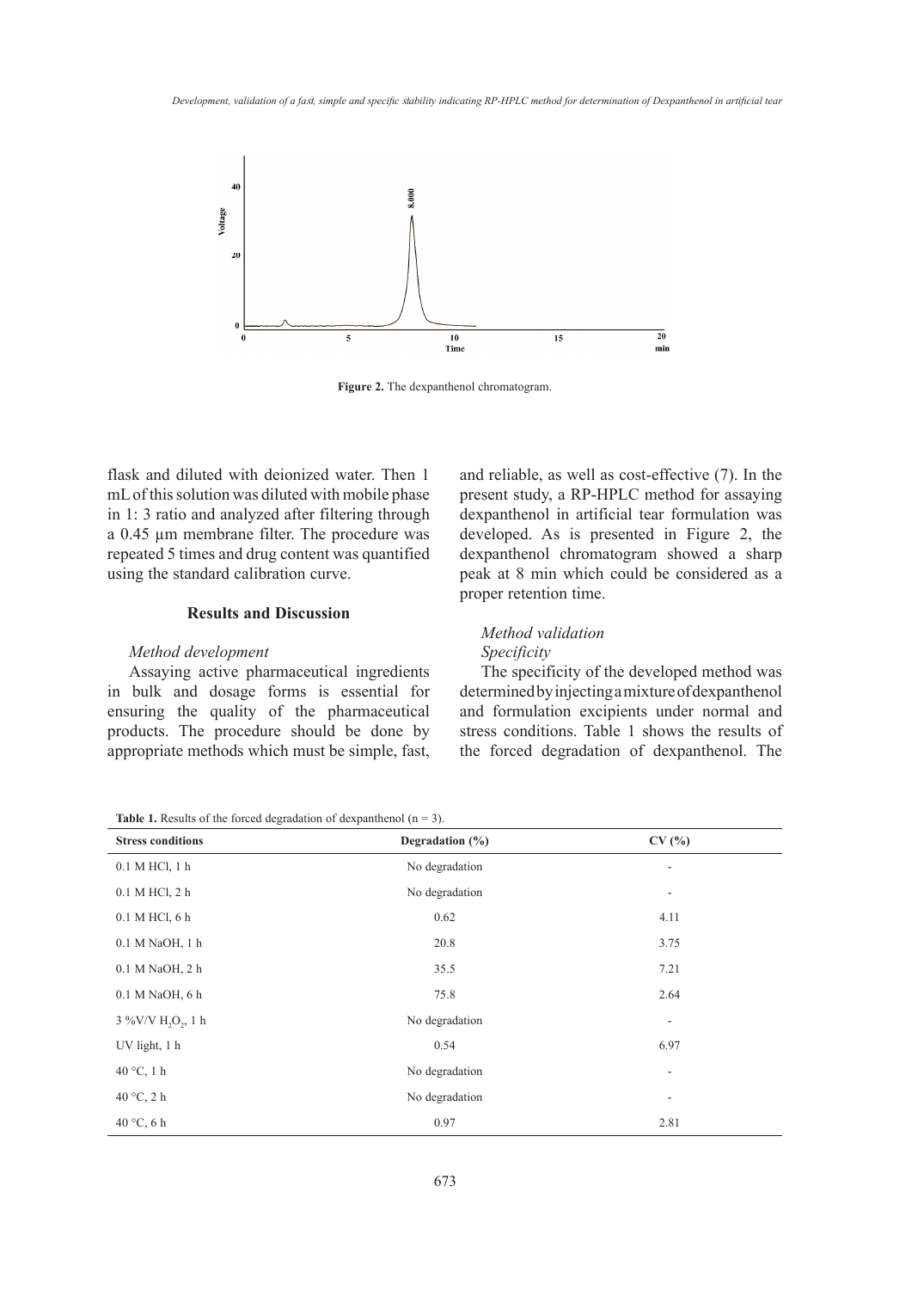| Sample concentration $(\mu g/mL)$ | Recovery $(\% )$ | CV(%) |
|-----------------------------------|------------------|-------|
| 30                                | 99.67            | 0.87  |
| 70                                | 98.59            | 1.05  |
| 90                                | 100.90           | 0.75  |

**Table 2.** Results of the accuracy of the developed method  $(n = 3)$ .





**Table 3.** Intra-and inter-day precisions of the HPLC method for determination of dexpanthenol  $(n = 3)$ .

| Sample concentration | Intra-day precision |       |                  | Inter-day precision |  |
|----------------------|---------------------|-------|------------------|---------------------|--|
| $(\mu g/mL)$         | $Mean \pm SD$       | CV(%) | $Mean \pm SD$    | CV(%)               |  |
| 20                   | $23.20 \pm 0.28$    | 0.71  | $24.62 \pm 0.41$ | 1.02                |  |
| 60                   | $65.41 \pm 0.47$    | 1.05  | $63.94 \pm 0.53$ | 1.19                |  |
| 80                   | $84.07 \pm 0.42$    | 0.85  | $86.12 \pm 0.48$ | 0.99                |  |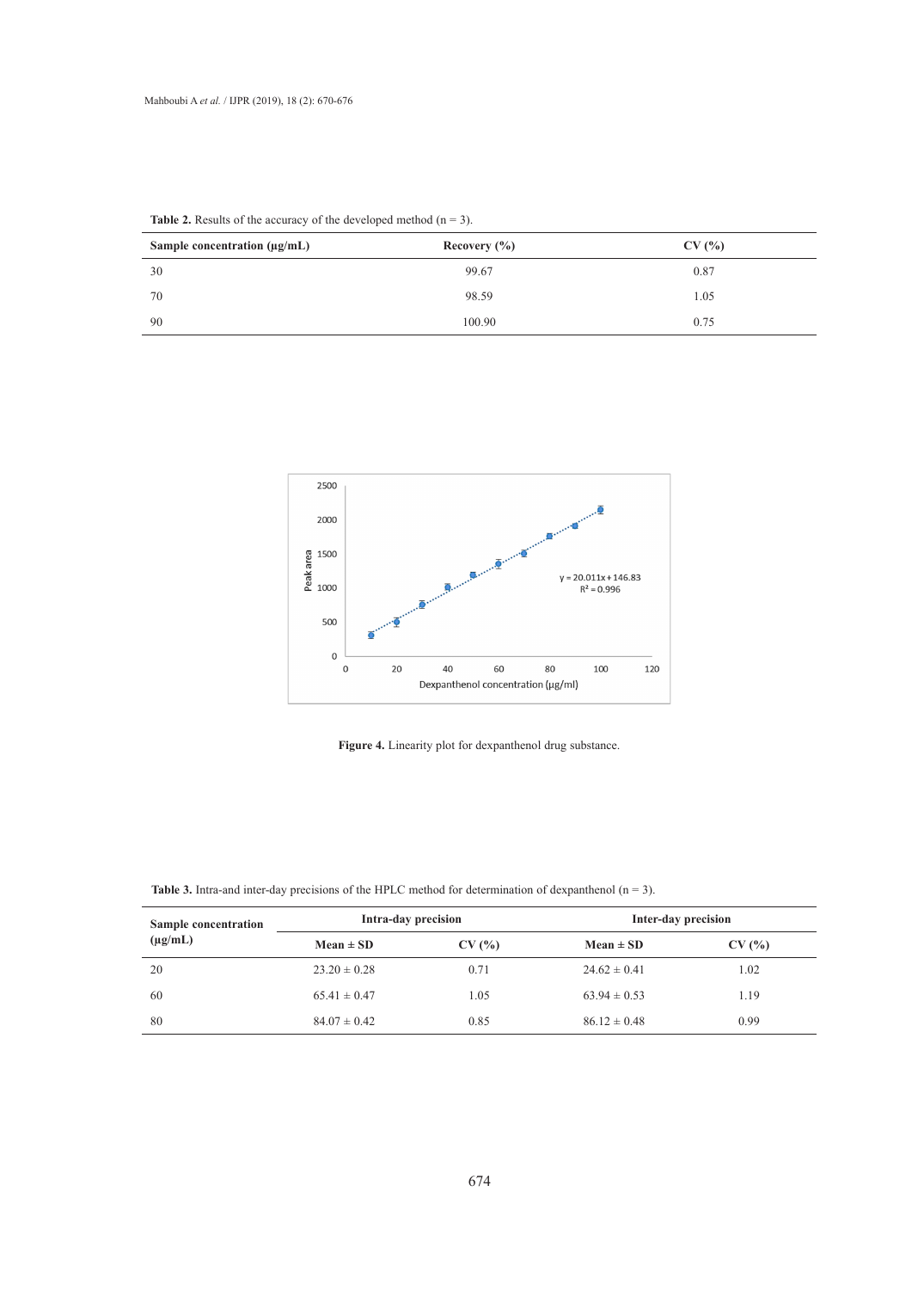results declared that dexpanthenol was stable under acidic conditions and just 0.62 % of drug was degraded after 6 h. The results reflected the oxidative stability of the drug. Dexpanthenol also showed good stability in thermal and photo degradation by slightly decomposition, i.e. 0.97% and 0.54%, respectively. Dexpanthenol was hydrolyzed under alkaline conditions in a time-dependent manner. As Figure 3 shows, the dexpanthenol retention time did not change and the stability indicating capability of the method was established by the separation of dexpanthenol peak from the degraded samples and excipients (7, 13, 15).

Figure 3. Representative chromatograms of A) standard dexpanthenol solution, B) standard dexpanthenol and carbomer mixture, C) 0.1 M HCl, 6 h, D) 0.1 M NaOH, 6 h, E) 3 %V/V  $\rm{H_2O}_2$ , 1 h, F) UV light, 1 h, G) 40 °C, 6 h.

# *Linearity*

Figure 4 shows the plot of peak area responses against the concentration of dexpanthenol. The plot is linear over the concentration range of 10 - 100 μg/mL yielding a regression equation  $y = 20.011$  x + 146.83 with a coefficient of correlation equal to 0.996.

#### *Accuracy*

Table 2 shows the results of accuracy assessment obtained for different dexpanthenol concentrations. The results indicated the percent recoveries ranging from 98.59 to 100.90% with CVs ranging from 0.75 to 1.05% which comply with the acceptance criteria proposed (% Recovery range: 80- 120%) (6).

### *Precision*

The precision of the method was determined by repeatability (intra-day precision) and intermediate precision (inter-day precision) of the dexpanthenol standard solutions (Table 3). The CV% range was obtained as  $0.71 - 1.05$  and 0.99 – 1.19 for intra-day and inter-day precision studies, respectively.

#### *Sensitivity*

Based on the results, the LOD and LOQ values for dexpanthenol by this HPLC method are 3 μg/mL and 8.5 μg/mL, respectively.

# *Dexpanthenol assay in eye gel formulation*

The developed HPLC method was applied for the assessment of dexpanthenol in a commercial artificial tear formulation. The results of the fifth analysis indicated that the amount of dexpanthenol was  $28.42 \pm 0.13$  mg/ mL (dexpanthenol recovery = 94.7%) of the formulation which was in accordance with the label claimed.

#### **Conclusion**

The aim of the present study was to develop a HPLC method for analysis of dexpanthenol in artificial tear gel formulations. The developed HPLC method is an easy and stability-indicating method. The results indicated that this method was proved to be specific, accurate, precise, and reproducible. Time-saving is a valuable factor in the development of this analytical method. As the results indicated, the total analysis time was less than 10 min while the use of organic solvent (methanol) was low and the routinely used  $C_{18}$  column was applied; so the use of this analytical method in pharmaceutical industry, in comparison to other methods, would be notable. The method was successfully used, without interference from the degradation products and /or excipients. Finally, the improved method was successfully performed to the analysis of dexpanthenol in eye gel and thus, it can be used for routine analysis and quality control of eye gel containing dexpanthenol formulations.

#### **References**

- (1) Kulikov AU and Zinchenko AA. Development and validation of reversed phase high performance liquid chromatography method for determination of dexpanthenol in pharmaceutical formulations*. J. Pharm. Biomed. Anal*. (2007) 43: 983-8.
- (2) Shehata a MAM,M. Tawakkol S and Abdel Fattah LE. Colorimetric and fluorimetric methods for determination of panthenol in cosmetic and pharmaceutical formulation*. J. Pharm. Biomed. Anal*. (2002) 27: 729-35.
- Chen Z,Chen B and Yao S. High-performance (3)liquid chromatography/electrospray ionization-mass spectrometry for simultaneous determination of taurine and 10 water-soluble vitamins in multivitamin tablets*. Anal. Chim. Acta*. (2006) 569: 169-75.